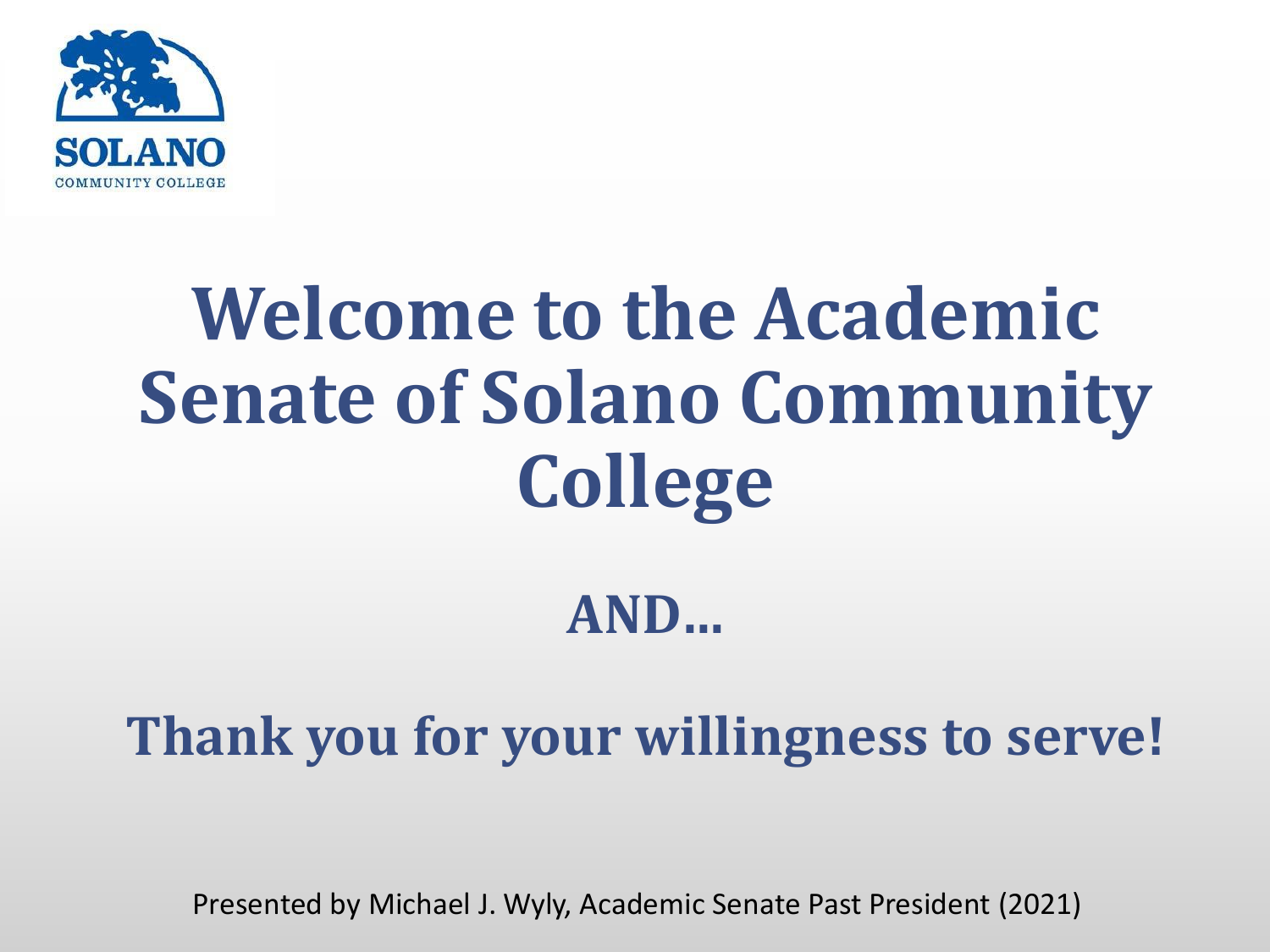

# Senate and Subcommittee Chair Orientation Outcomes

1. Ability to explain and implement Senate Authority at Solano Community College, per CA Ed Code and Title 5 (including the 10+1);

2. To adhere to relevant articles of Brown Act where they apply to the Academic Senate and its subcommittees;

3. To exercise effectively senate purview as it relates to Board of Governors' approval for CCCCO Curriculum streamlining, with emphasis on the Senate's role on Local Certification;

4. Improved sense of Senate purview to empower its senators and the faculty we represent, including standing senate subcommittees.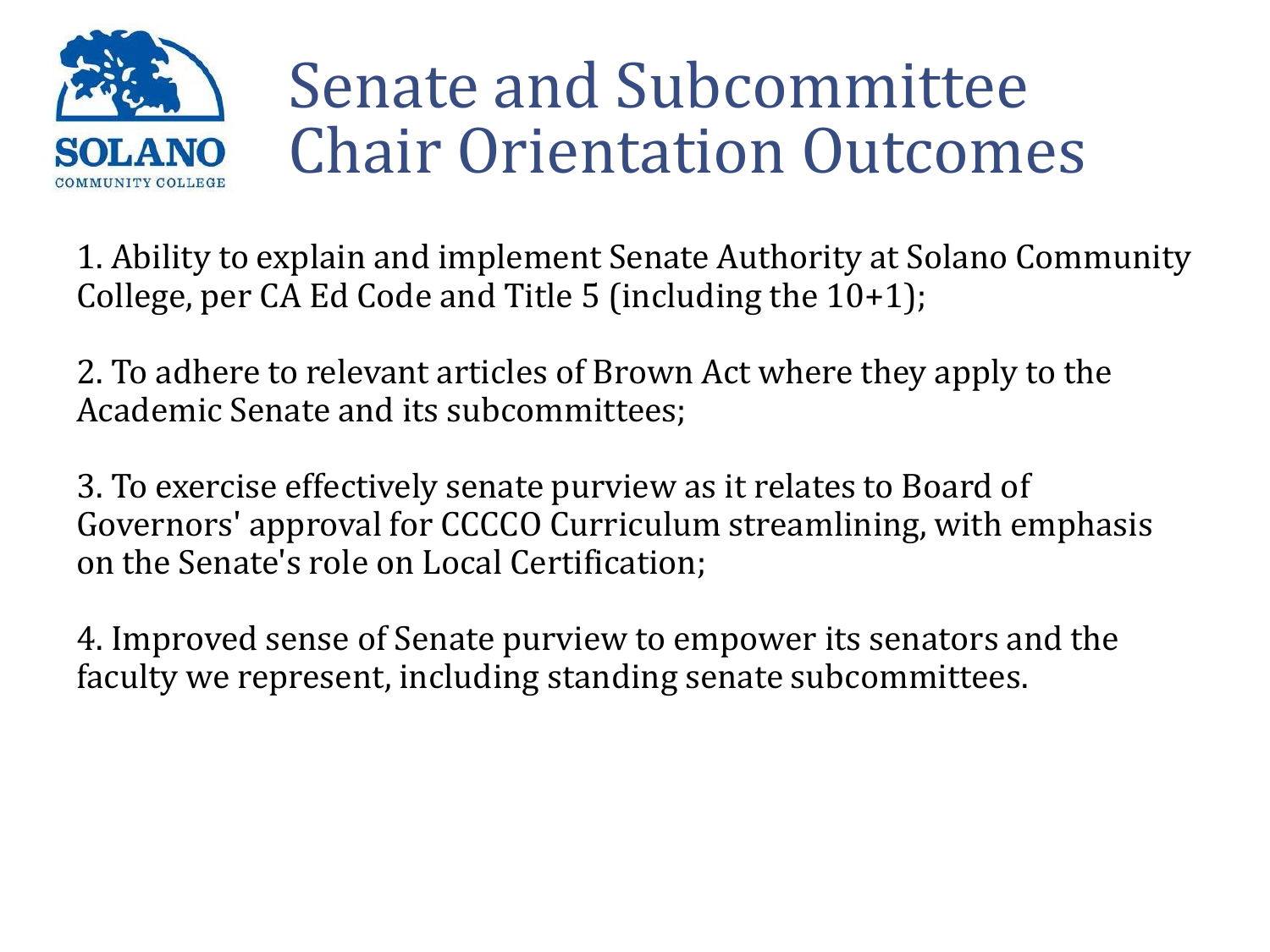

#### Ed. Code & Academic Senate Purview

- Title 3, Division 7: California Community Colleges
	- 70900 General Provisions
		- **70902 Academic Senate has primary responsibility for recommendations regarding curriculum**
- 72000 Districts and Governing Boards
- 76200 Student Records, including privacy
- 84000 Finance and Budget
- 84750 Apportionment and Funding

#### INCLUDES ITS DESIGNEES/SUBCOMMITEES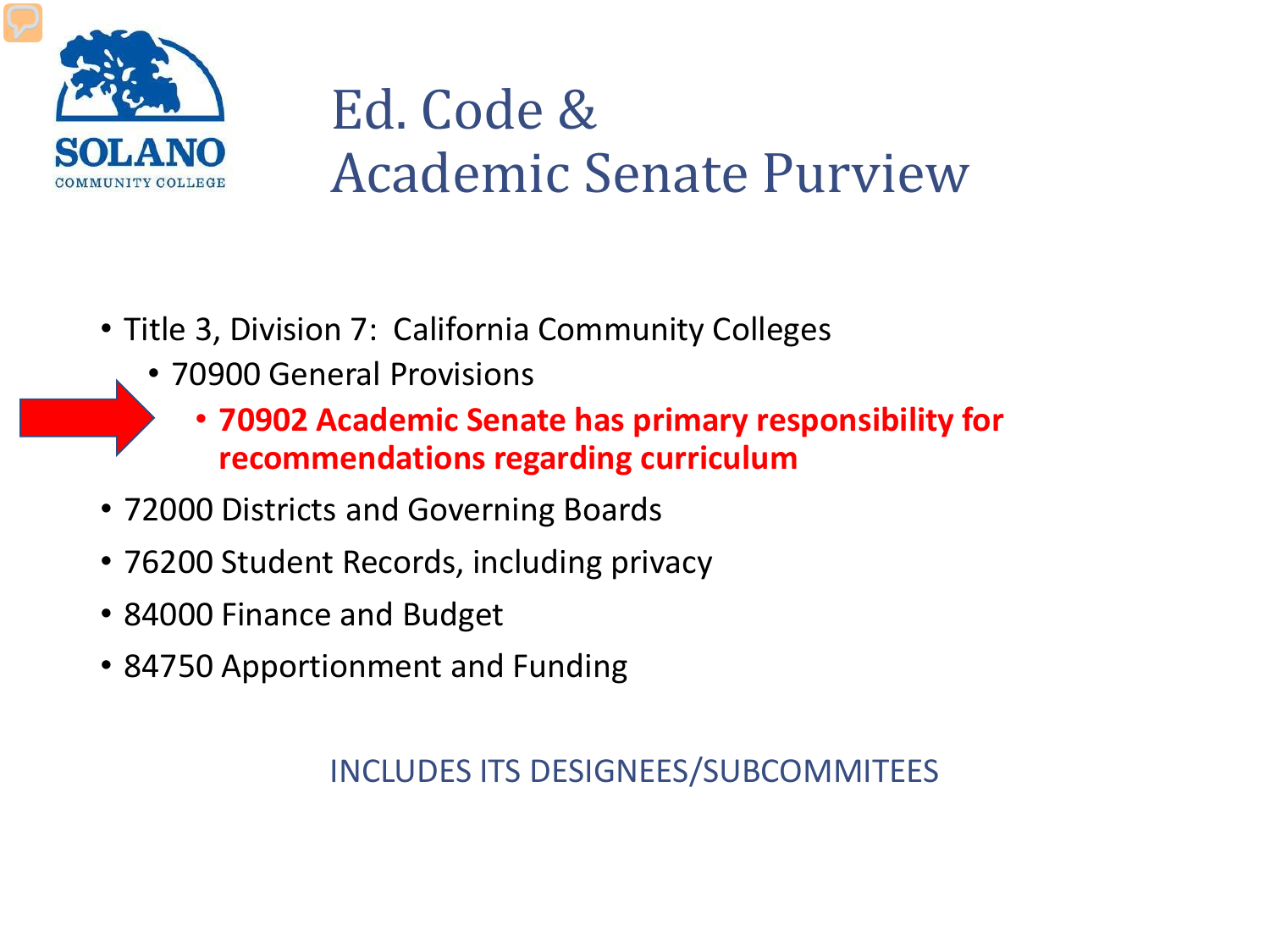

# Important Sections of Title 5

#### **Title 5 and the Academic Senate:**

- Section 53200 (b)
	- Defines and empowers academic senates
- Section 53200 (c)
	- Lists the "10+1"
- Section 53200 (d)
	- Defines "consult collegially," "primarily rely," and "mutually agree"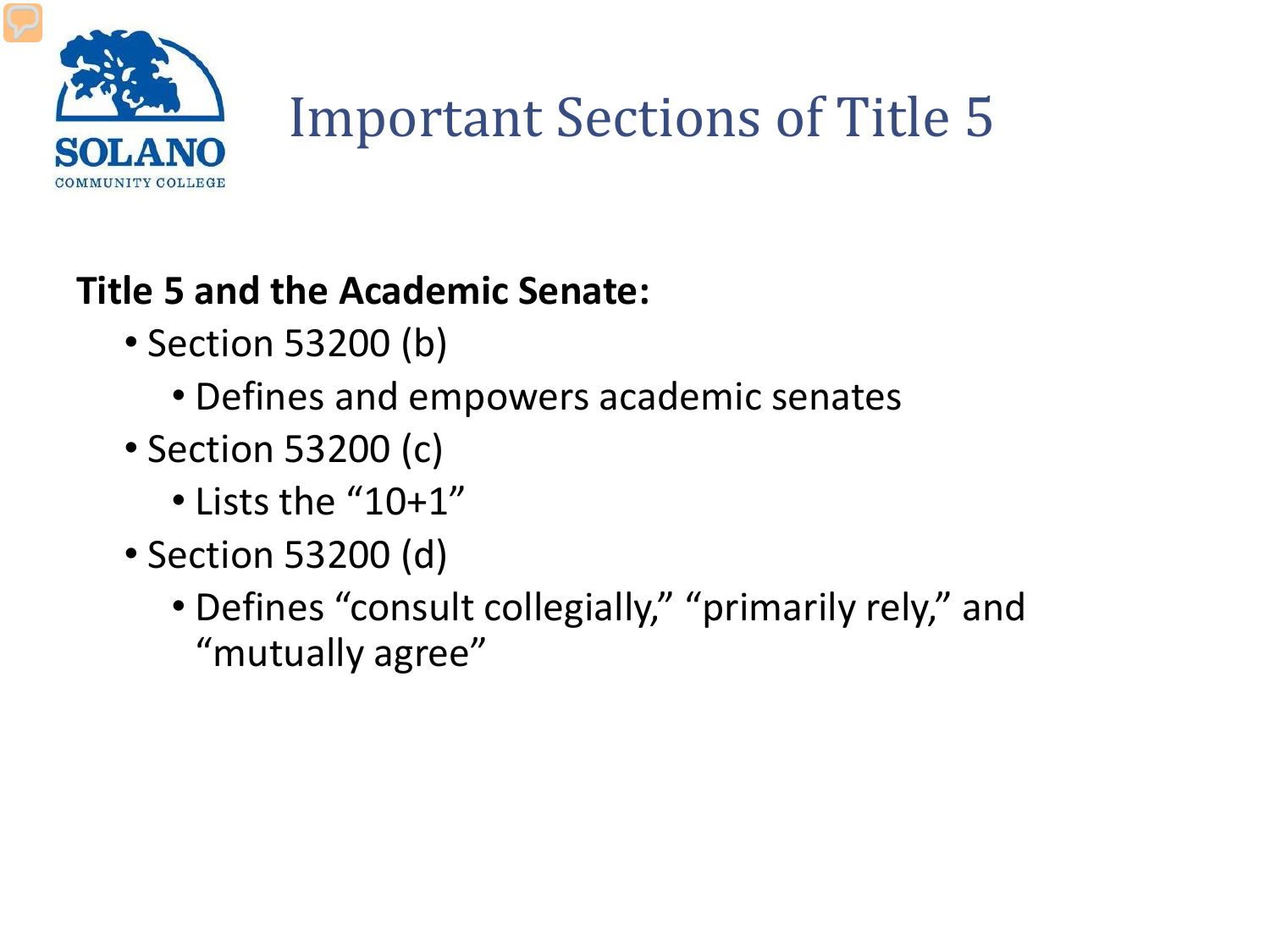

## Senate Approved Proposed Changes to BP 2005 (S 2017)-1

**To**: Celia Esposito-Noy, Superintendent-President, Solano Community College District

**From**: Michael Wyly, Academic Senate President

**CC**: LaNae Jaimez, Academic Senate Vice-President Erin Duane, Academic Senate Treasurer-Secretary

**Re**: Senate action taken and direction given, on February 6, 2017, concerning proposed changes to BP 2005 regarding "rely primarily" and "mutually agree" for items 1-11 as set forth in Title 5 Section 53200(c).

**Date**: 8 February 2017

 $\sim$ 

At its meeting on February 6, 2017, the Academic Senate of Solano Community College took unanimous action to direct its president to represent the following proposed changes to Board Policy 2005: The Governing Board of Solano Community College District will rely primarily on the Academic Senate for items 1-7:

Curriculum, including the establishing prerequisites and placing courses within disciplines; Degree and certificate requirements; Grading policies; Standards of policies regarding student preparation and success; Faculty roles and involvement in the accreditation process, including Self-Evaluation Reports and annual reports; Policies for faculty professional development activities; Processes for program review. […]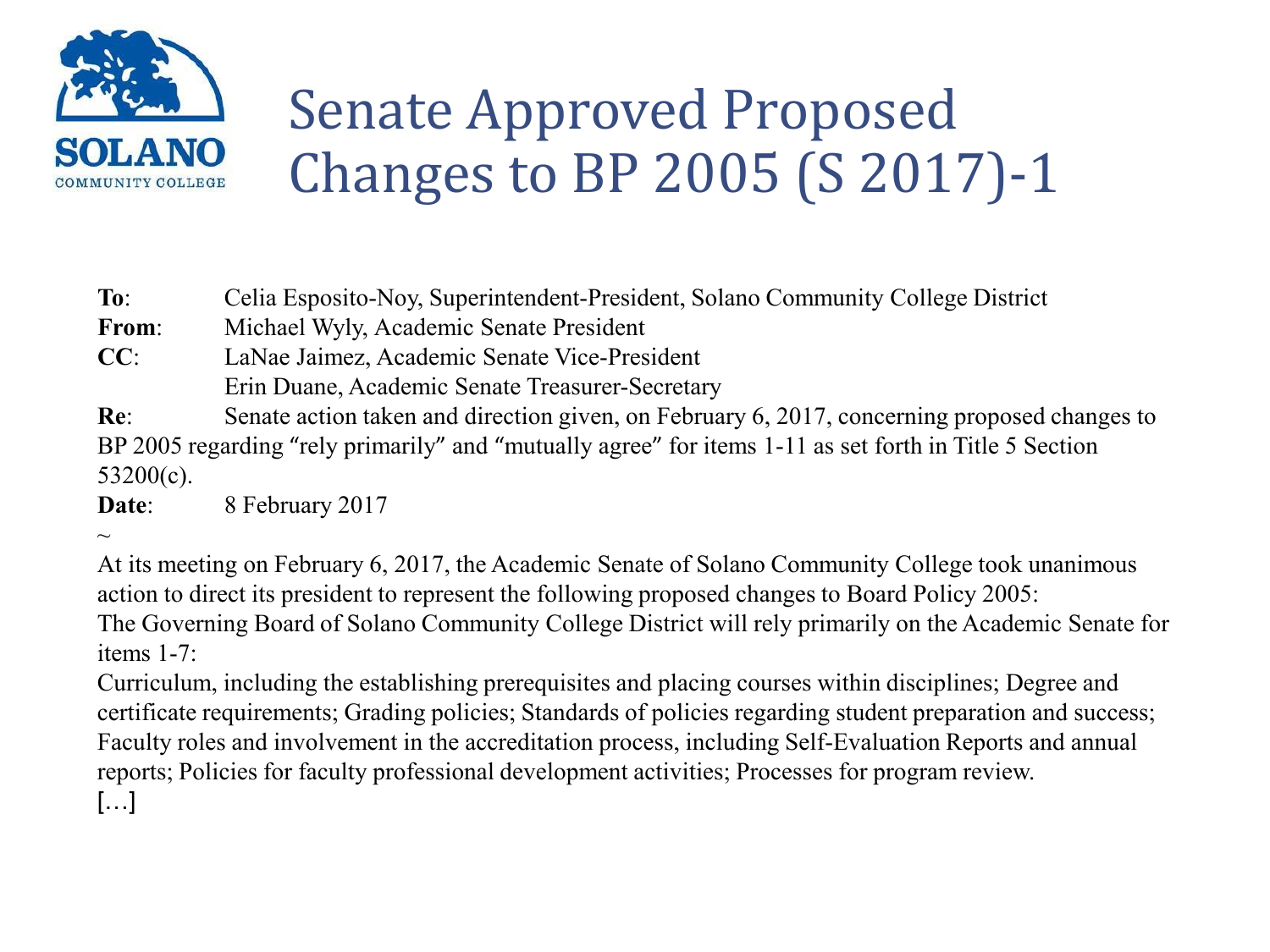

Commonly known as the "Ten Plus One," ([Title 5, Section 53200\)](http://www.ccsf.edu/NEW/content/dam/ccsf/images/shared_governance/title5.pdf) the following define "Academic and Professional matters."

**1. Curriculum including establishing prerequisites and places courses within disciplines**

- **2. Degree and certificate requirements**
- **3. Grading policies**
- **4. Educational program development**
- **5. Standards or policies regarding student preparation and success**
- **6. District and college governance structures, as related to faculty roles**
- **7. Faculty roles and involvement in accreditation processes, including self-study and annual reports**
- **8. Policies for faculty professional development activities**
- **9. Processes for program review**
- **10. Processes for institutional planning and budget development**

**11. Other academic and professional matters as mutually agreed upon between the governing board and the academic senate**

#### Red = SCC Board of Trustees "relies primarily" on the Academic Senate (2017)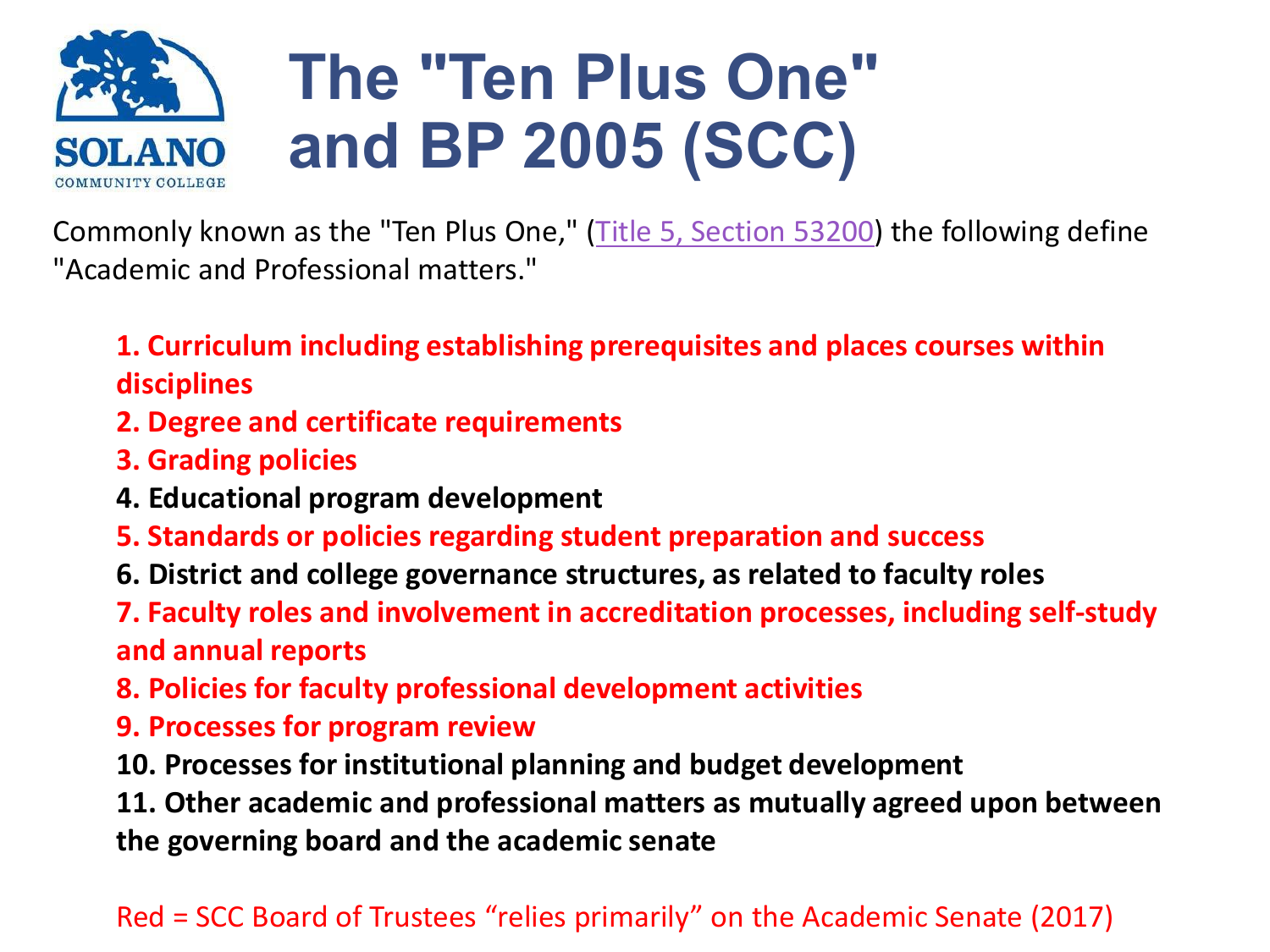

Senate Subcommittees: What Are They?

- •Academic Program Review
- •Assessment
- Student Equity and Success
- Curriculum
- •Distance Education
- Professional Development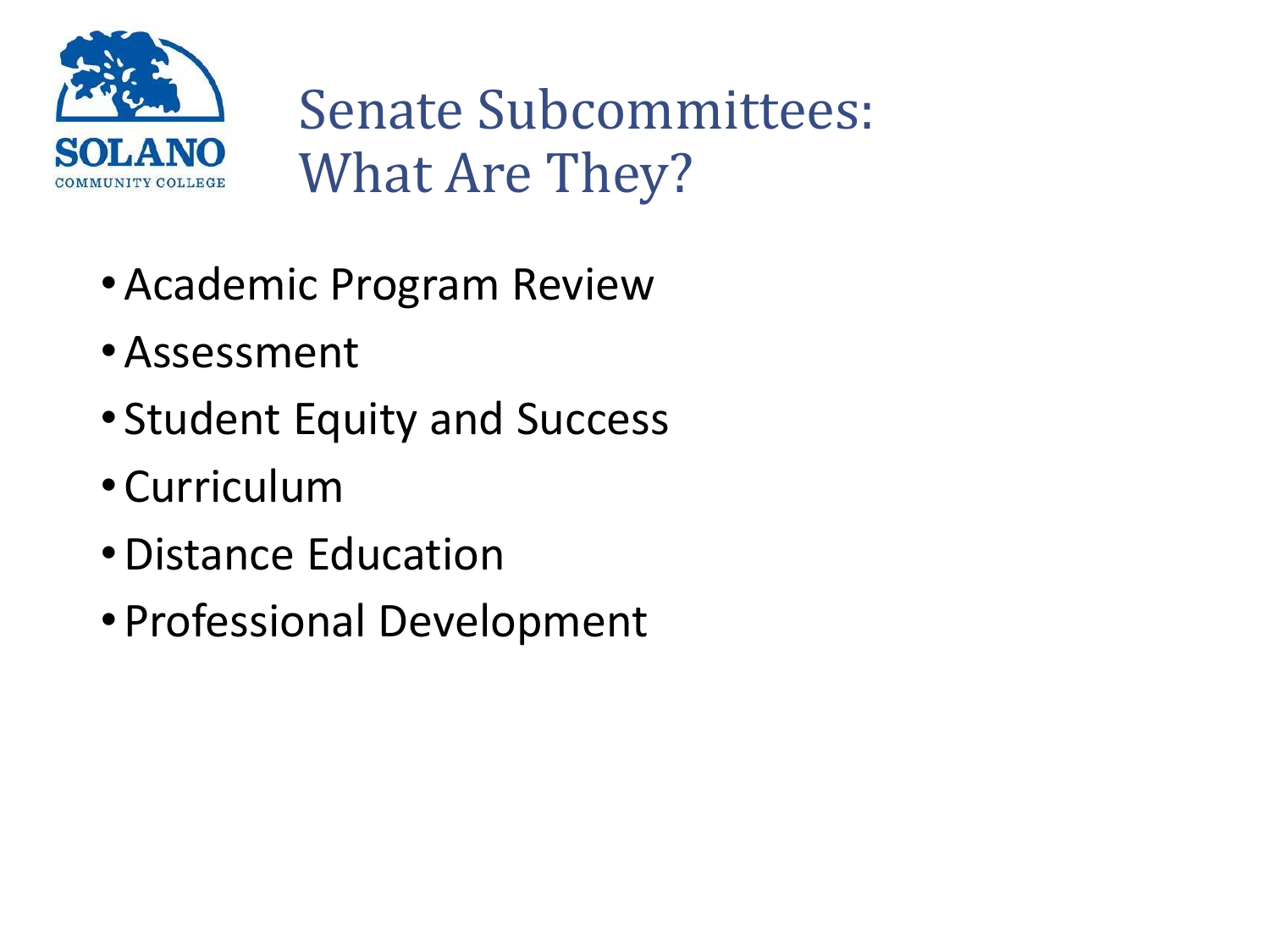

#### The Senate & Its Subcommittees

#### •Senate builds the highway

#### •Subcommittees direct and control the traffic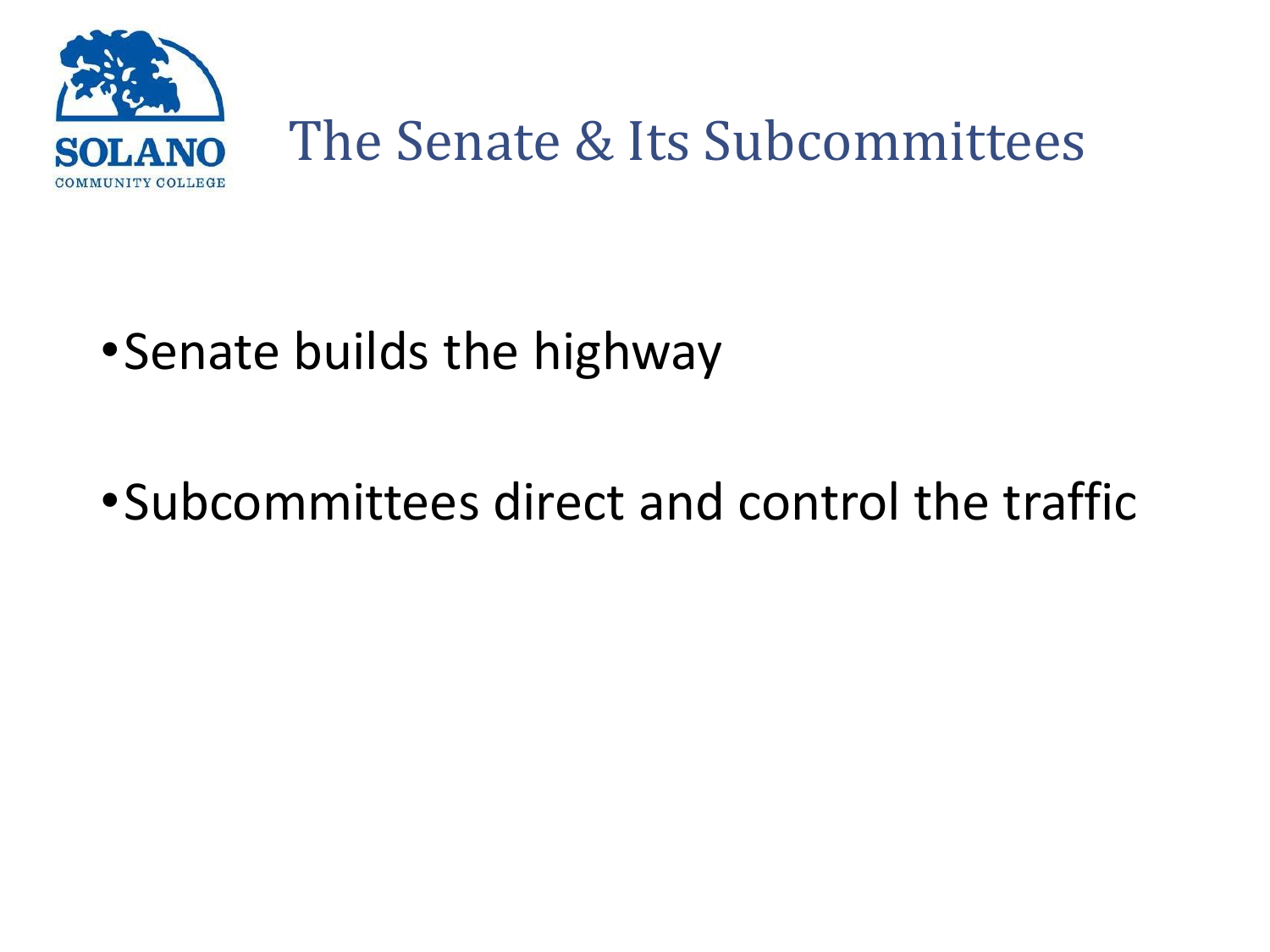

## Power and Responsibilities

#### As a senator, you are to—

- Attend and vote at all regular and special meetings of the Academic Senate.
- Inform the faculty in your **school/area** (not just your department) on senate issues, including providing a senate report soon after each senate meeting.
- Represent the faculty in your **school/area** at senate meetings
- Serve on senate subcommittees and taskforces as needed.
- Other, where possible, and as needed, as requested by the senate president.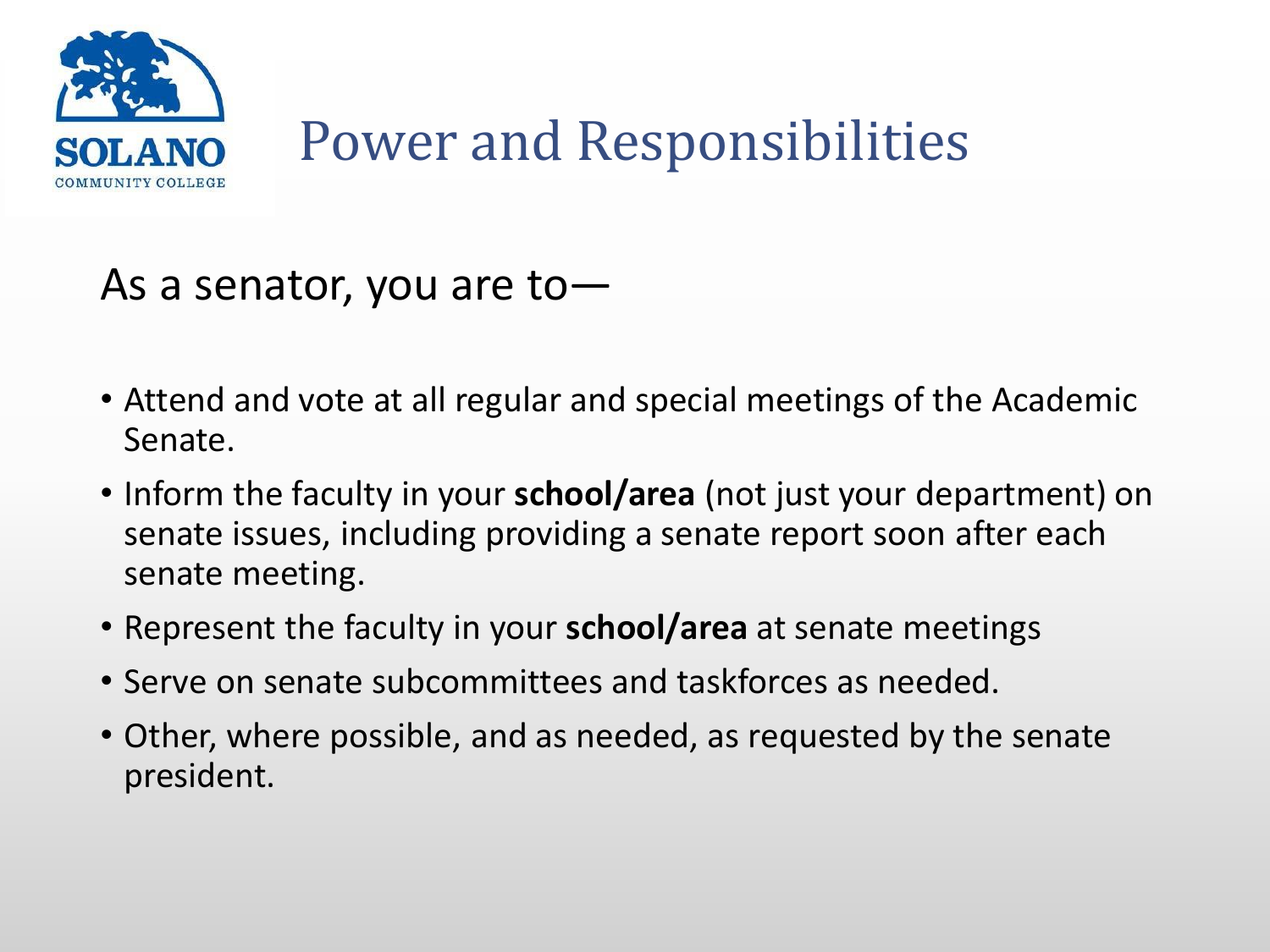

# **Understanding of Brown Act & Brown Act**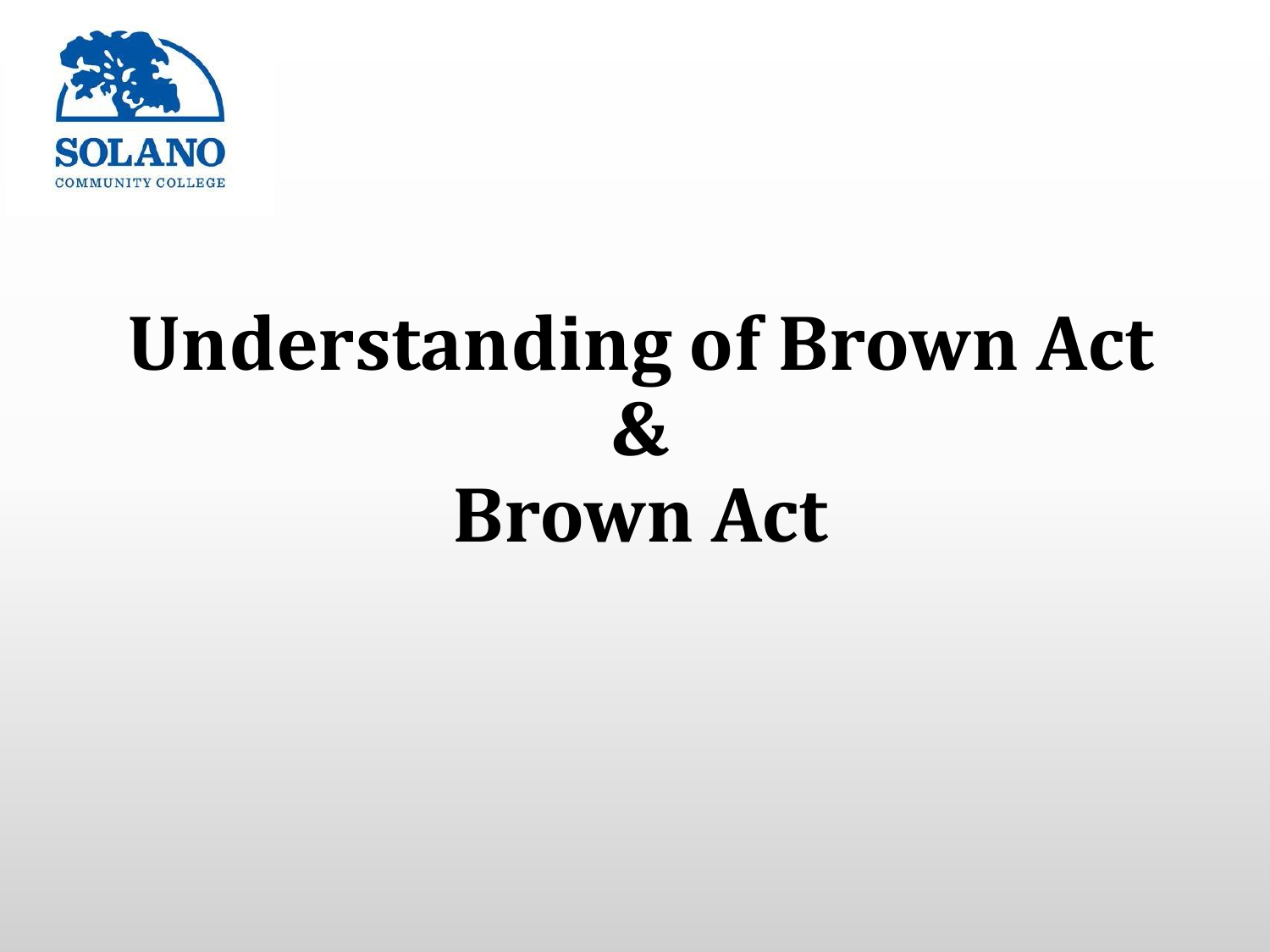

## **Brown Act— We Are Open & Public**



Ralph M. Brown 1959 Photo courtesy *The Modesto Bee* **§54950**

*"***The people, in delegating authority, do not give their public servants the right to decide what is good for the people to know and what is not good for them to know.**"

**California Government Code**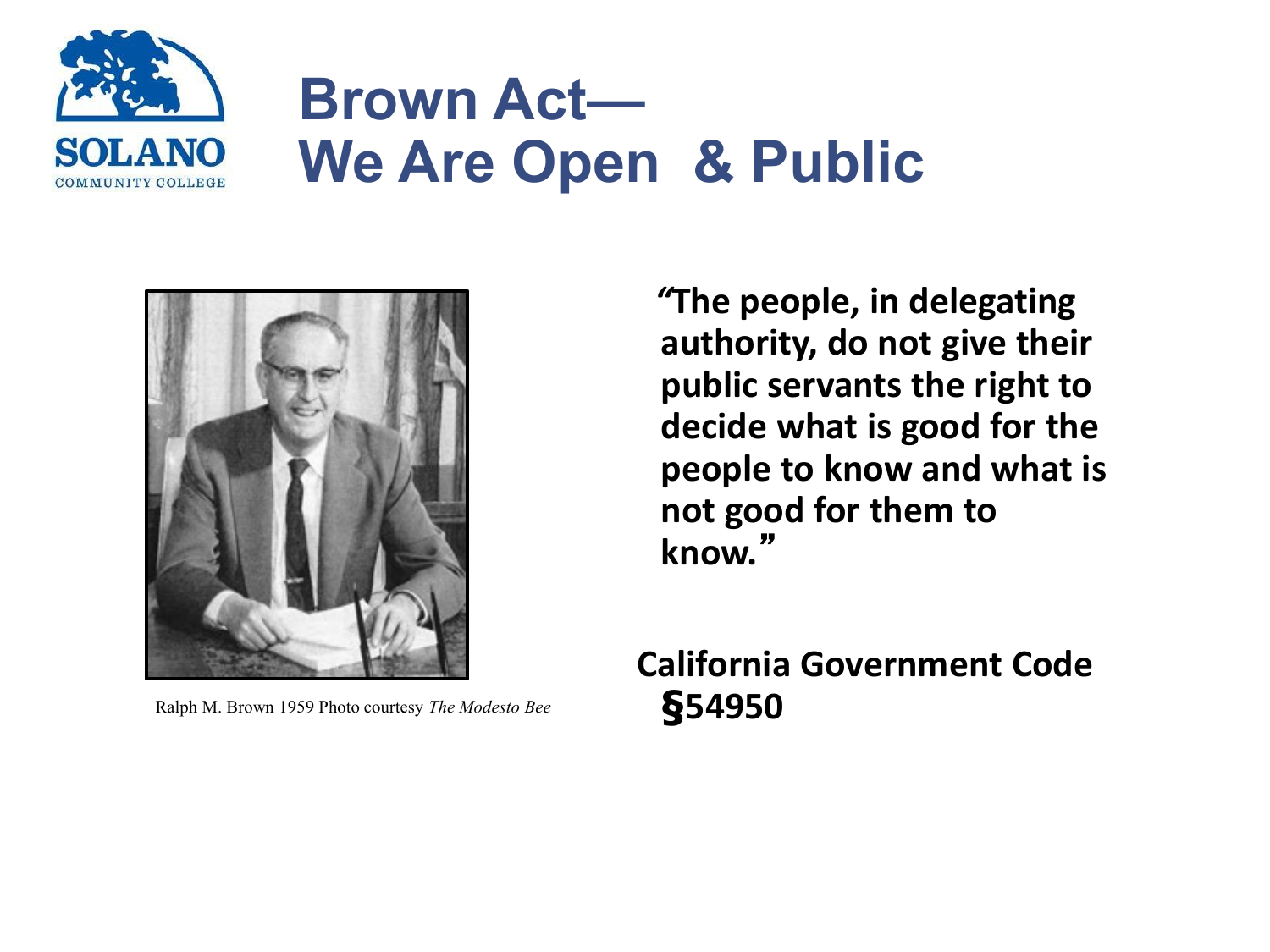

### **Executive Order N-29-20 Expires on October 1, 2021**

•*California legislative bodies that follow the Brown Act or the Bagley-Keene Act currently have more flexibility to meet remotely.* 

•*For those who already adhere to the Brown Act, the best advice is to closely review the executive order itself to see what's permissible.*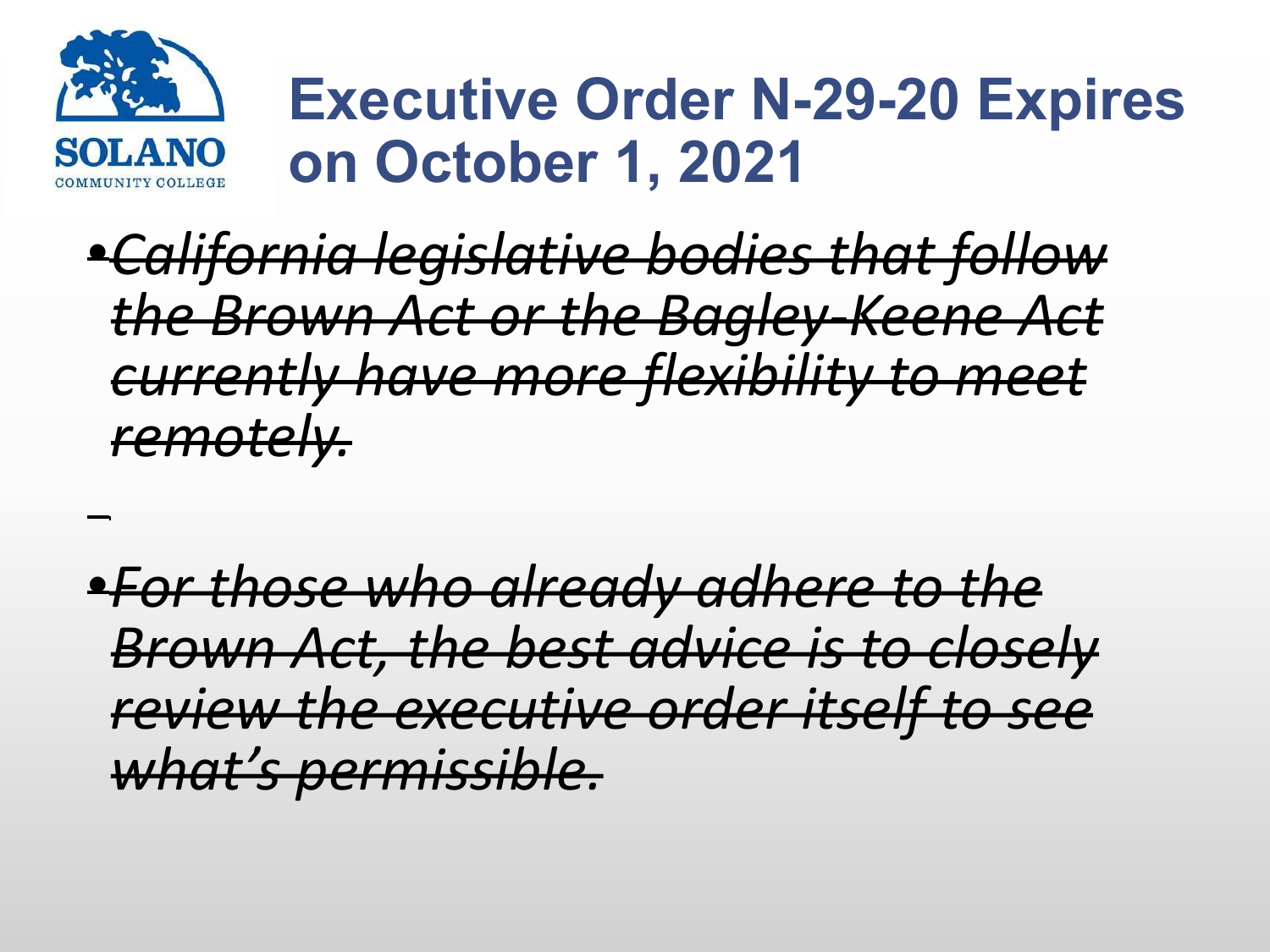

### Brown and Bagley-Keene Acts, N-29- 20 allows the following:

- Legislative bodies may meet remotely using teleconference technology without providing a physical location or requiring any member or personnel be present at a physical location accessible to the public.
- The agenda does not need to state the teleconference location from which each member will participate.
- Members of the legislative body do not need to allow members of the public to join them at their physical location in order to comment. Instead, agendas and notices should state the means by which the public may participate.
- Agendas do not need to be posted at every teleconference location, as they normally would be under Brown or Bagley-Keene.
- The legislative body can meet remotely even if a quorum or more of its members are joining remotely from beyond the boundaries of the legislative body's jurisdiction.

Expires on October 1, 2021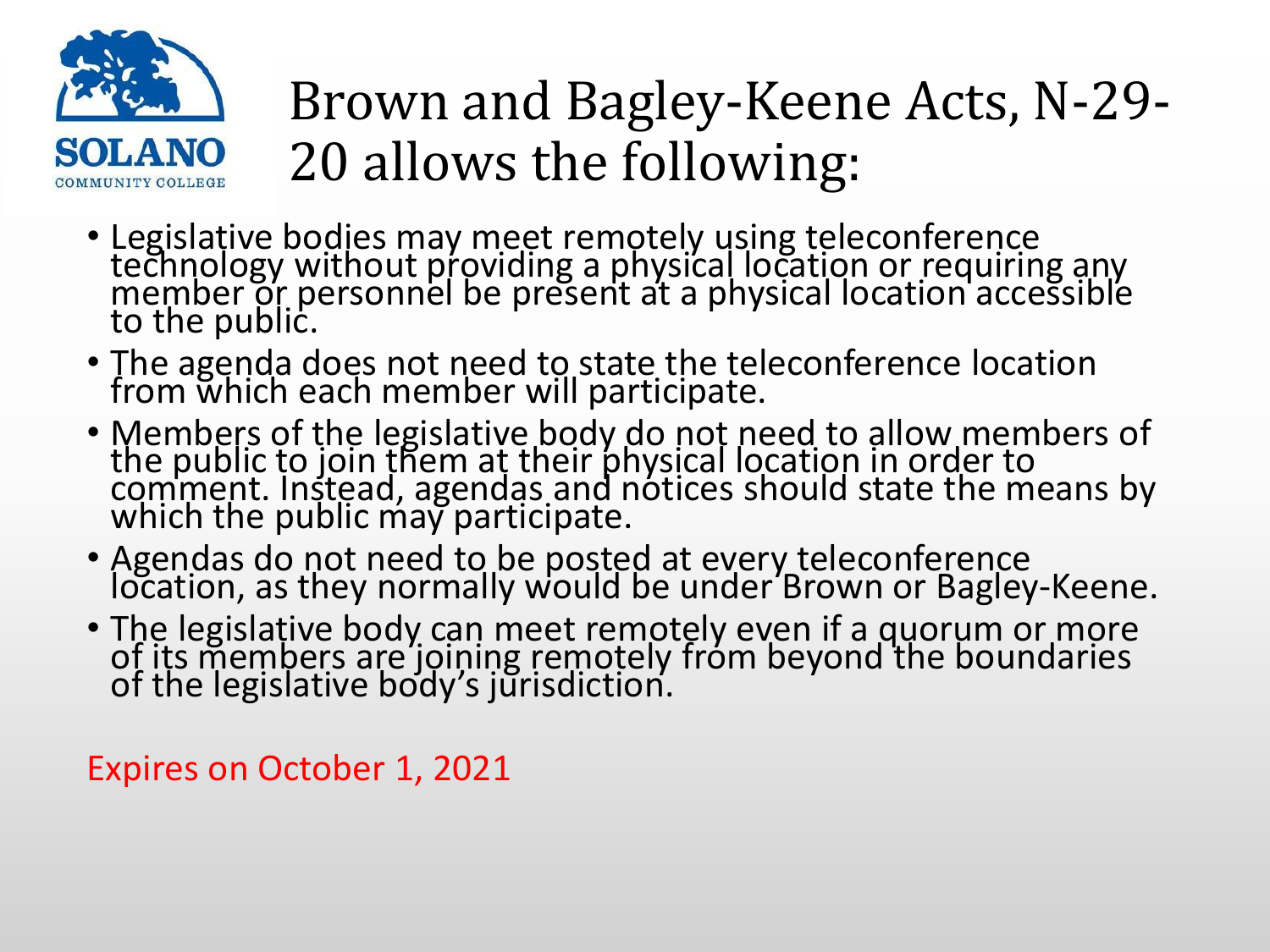

## **Brown Act: To Whom Does It Apply?**

Applies to meetings of all local legislative bodies (GC 54952). For any community college, local legislative bodies include:

- The Board of Trustees;
- Any subcommittee or task force created by the Board with a majority of Board members serving on the group;
- Any subcommittee or task force created by the Board which has a definite ongoing charge (either decisionmaking or advisory) OR has a regularly-scheduled meeting set by the Board, regardless of Board membership.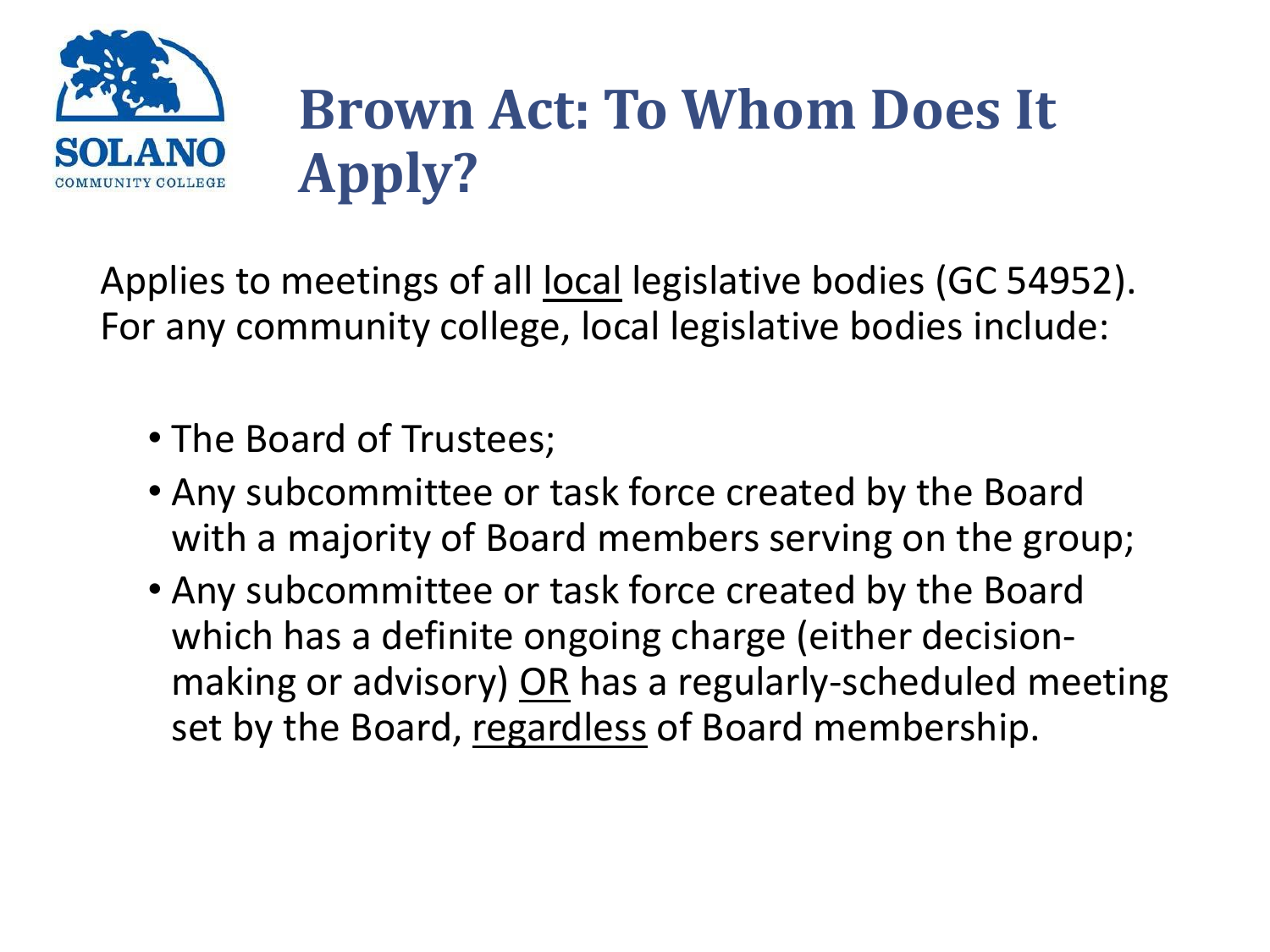

# **Committees & Subcommittees**

The Brown Act also applies to meetings of the following committees:

- Standing committees a committee that has continuing jurisdiction over a particular topic §54952(b) For example: Budgets, personnel, etc.;
- Advisory committees that include a majority of the body and are not standing committees;
- Advisory committees that are standing committees (regardless of the size and membership).

Exception: The Brown Act does not apply to a subcommittee that is made up of less than a majority of the body, is an advisory committee AND is not a standing committee.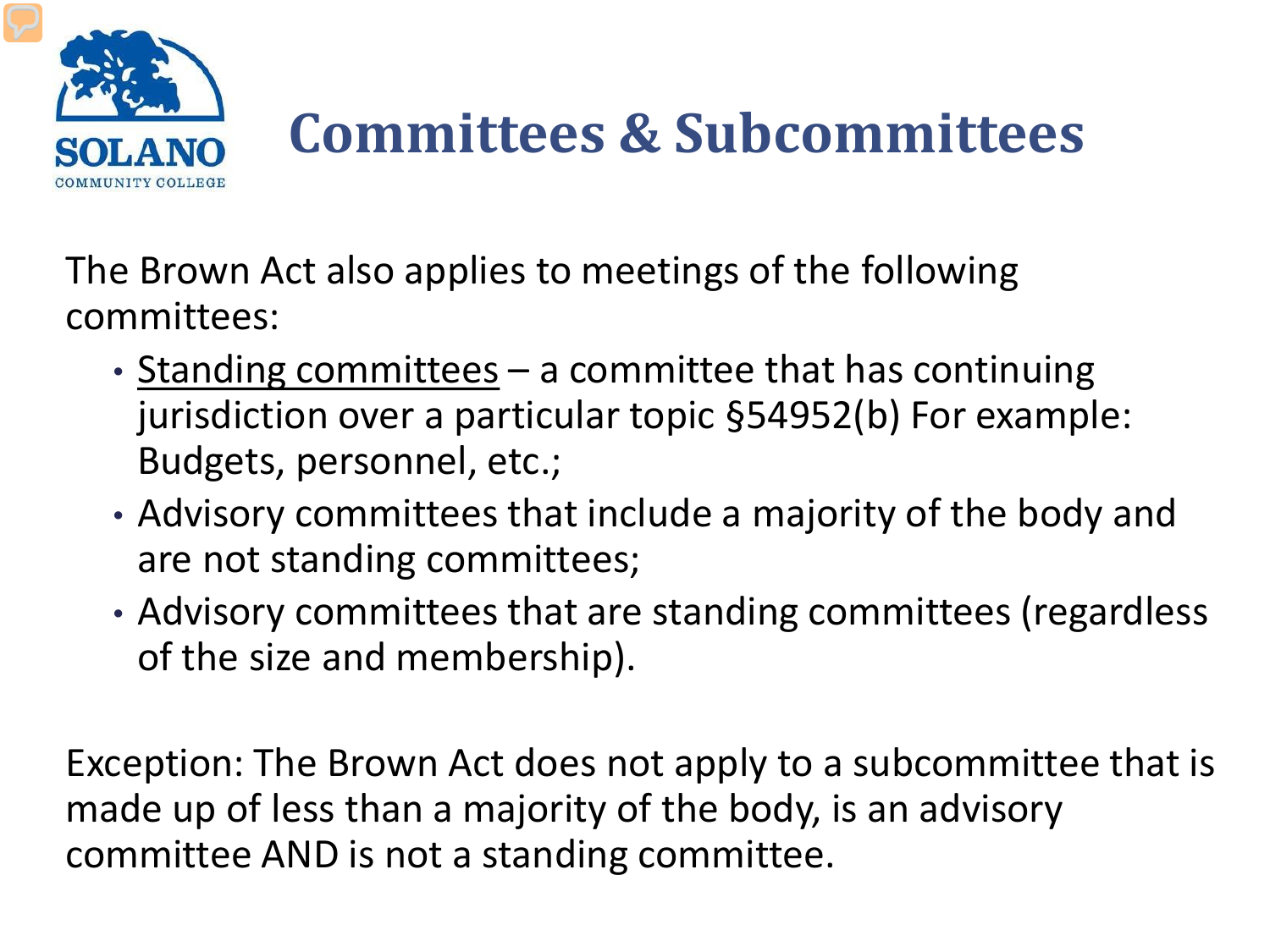

A meeting of a local legislative body (GC 54952.2) occurs whenever a majority of members gather to discuss business within their charge. A majority can meet for the following items provided they do not discuss any business within their charge among themselves:

- Attendance at a conference;
- An open meeting of some other group to address local issues (even a Board-recognized group under the definition of "legislative bodies");
- Social gatherings.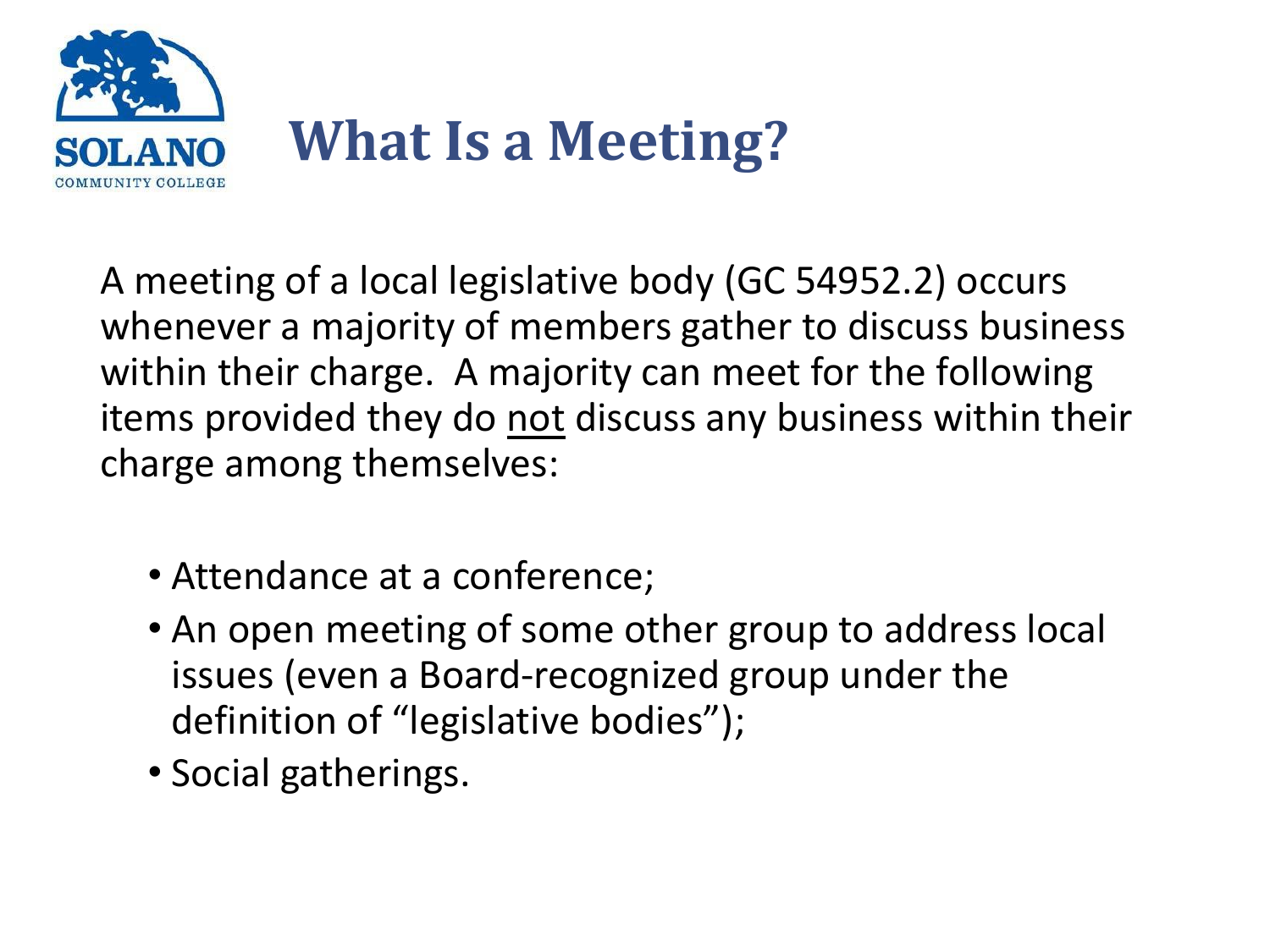

## **Meetings and Votes are Open**

- 1. Meetings must be held within your senate's jurisdiction
- 2. Closed sessions are for
	- litigation (for instance, the senate is or will be sued)
	- personnel matters (such as, the senate has responsibility for evaluating a senate employee)
	- negotiating with a bargaining agent (which the senate does not do).
- 3. All votes are open!
	- No secret ballots…even for elections (if they are conducted during senate meetings).
	- It is required that all ayes, nays and abstentions on motions be attributed to member casting a vote!
- 4. Members may respond to public comments but not take action
- 5. All items distributed by the Senate before or during meetings must be available to the public at the meeting (reasonable fees may be charged for duplication).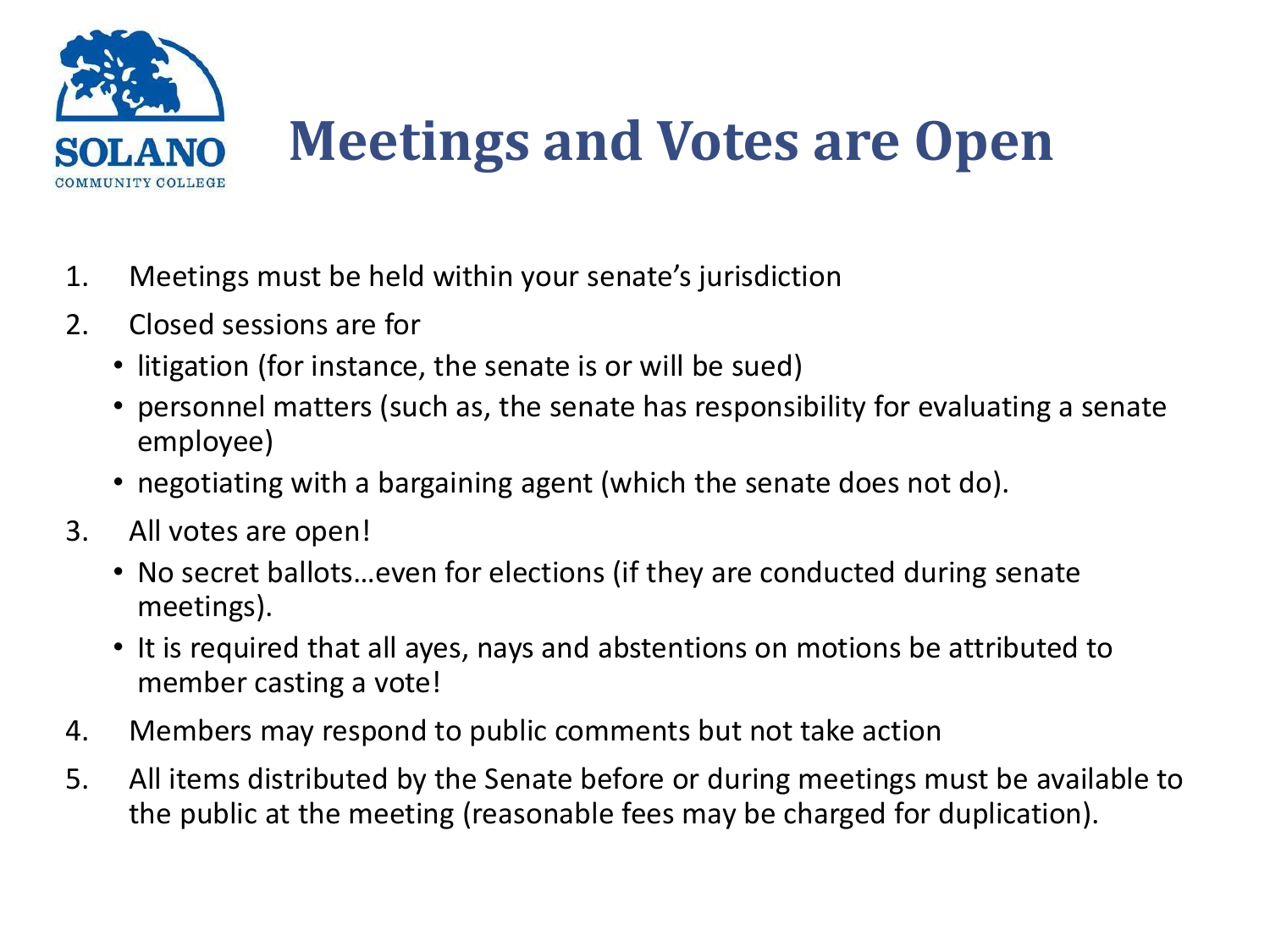

#### **Serial Meetings Are Explicitly Not Allowed**

- Serial meetings occur when a majority of the members have communicated about an issue and have developed a collective concurrence.
- A collective concurrence is developed when "Members have either directly or indirectly heard each other's opinion on a topic enough to collectively develop or begin to develop an agreement on an issue."
- Serial meetings include consensus by email. (CA Attorney General, Opinion #00-906, 2001)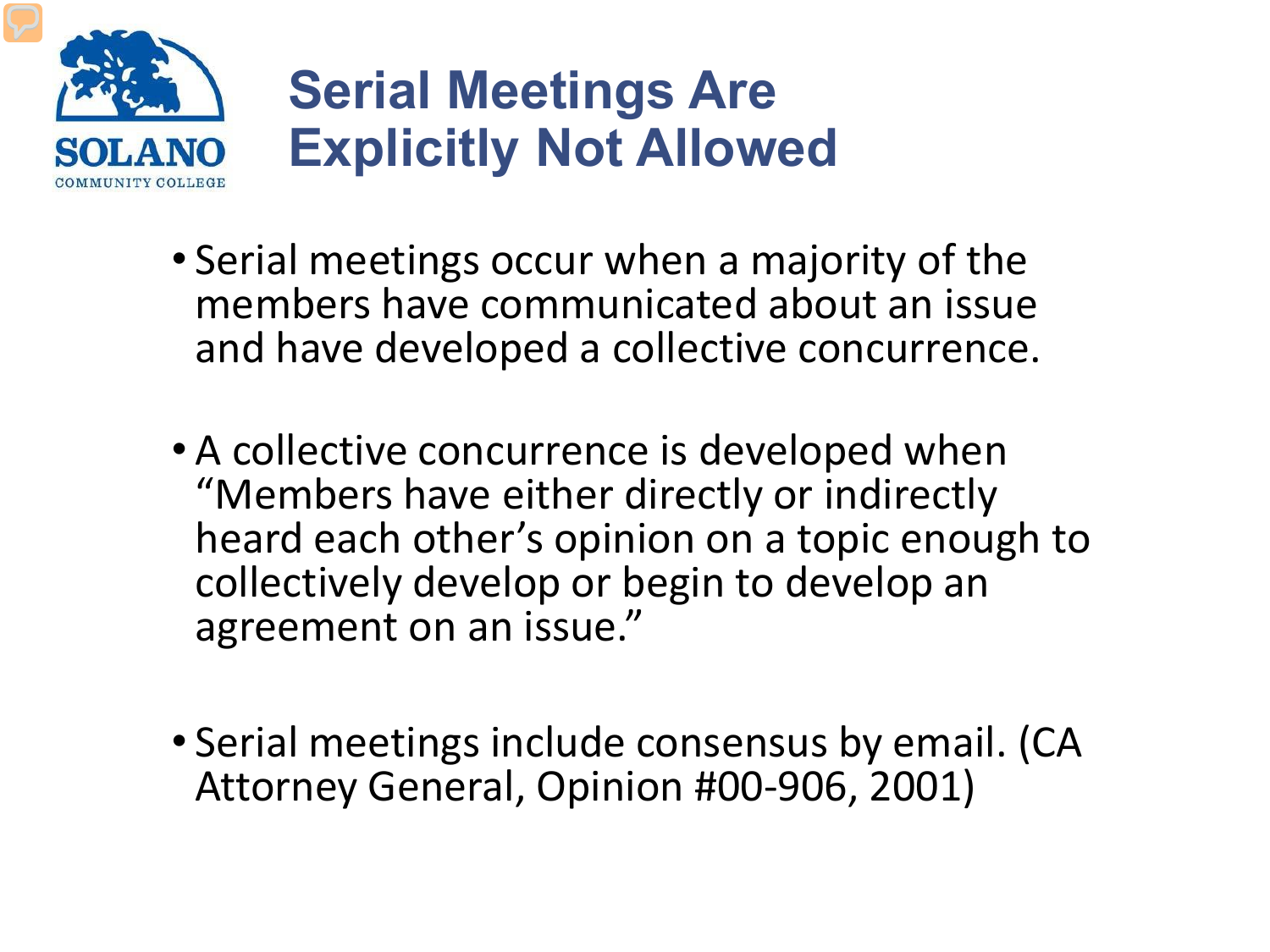

# **Implications of Brown: Agendas**

- 1. Must include meeting time and location, including address;
- 2. Post agenda in a 24/7 publicly accessible area 72 hours before meeting (physically and virtually);
- 3. Special meetings require 24 hours notice and are limited to agenda items;
- 4. Senates do not call emergency meetings (which do not require 24 hour notice) as public safety is not under senate jurisdiction;
- 5. Allow for public comments before or during discussion of agenda items;
- 6. Include all action items on the agenda, with a brief description;
- 7. Can change order of agenda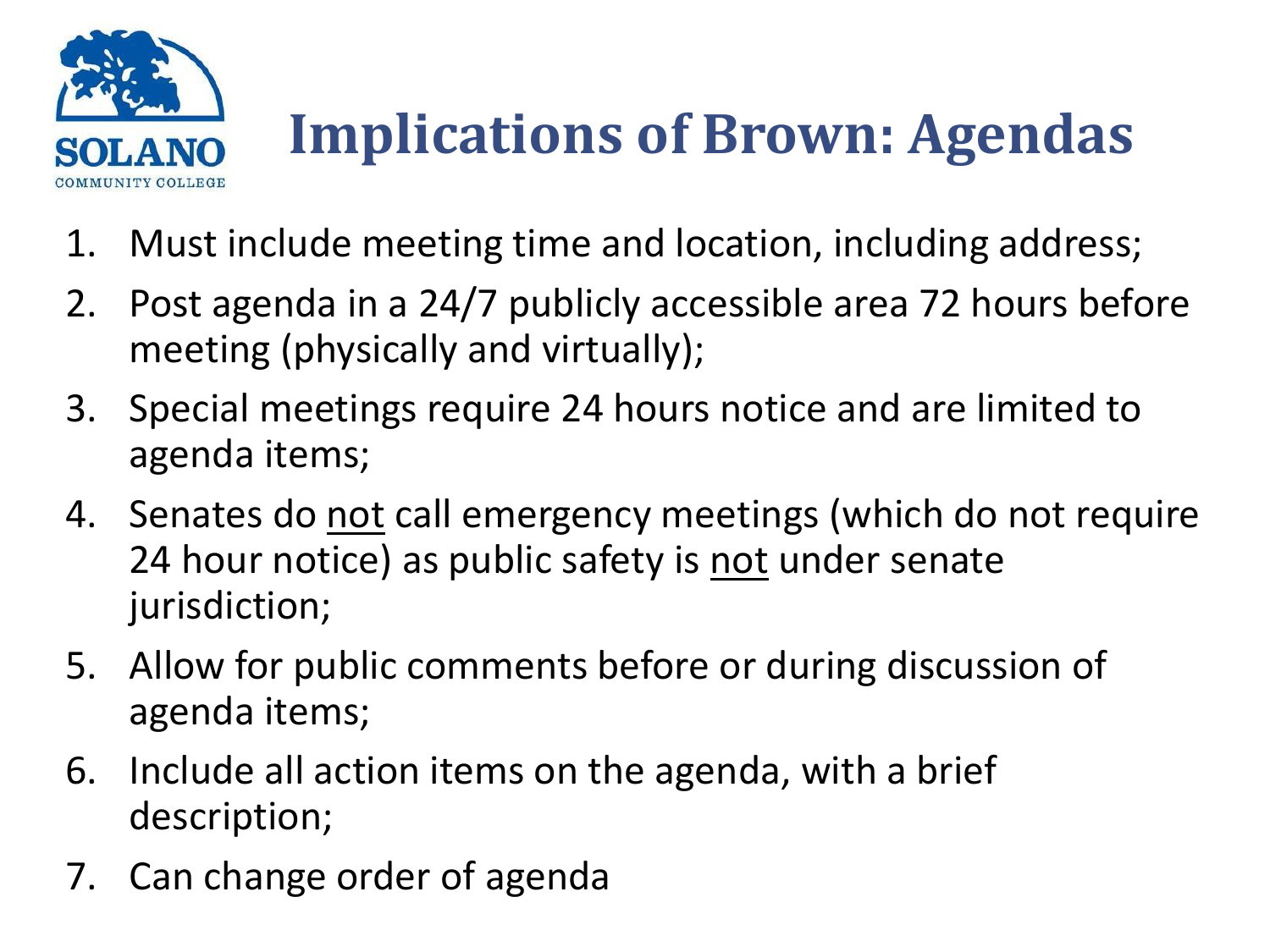

### **Action is Limited to Items on the Agenda, Except Where…**

- 1. That the need for immediate action was discovered after the agenda was posted, and
- 2. If approved by the body with a vote of 2/3 of members present if more than 2/3 of the total membership are present, or a unanimous vote if less than 2/3 of the total members are present.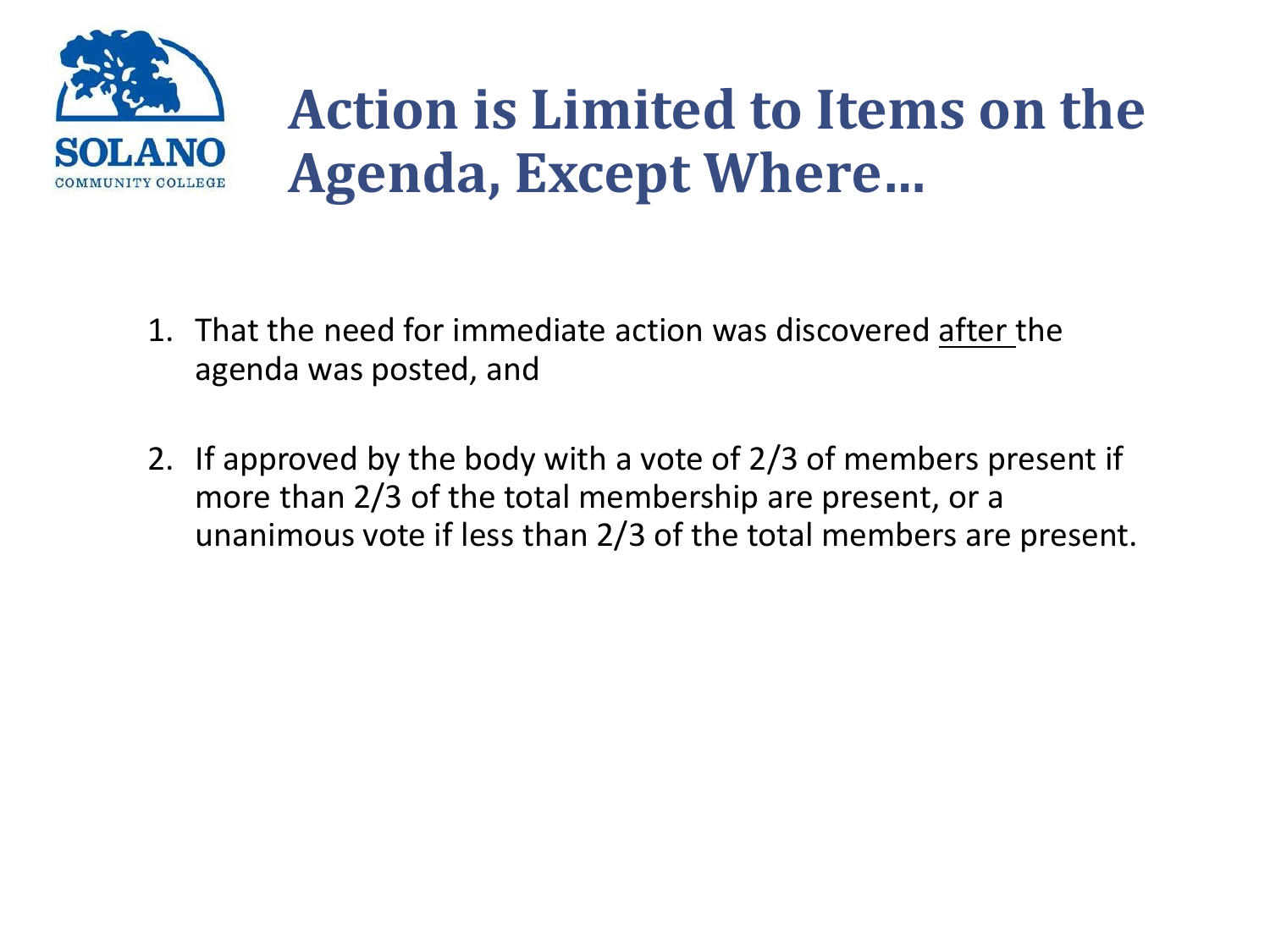

54953(b)(1) permits the use of teleconferencing.

Requirements for teleconferences include:

- Teleconferences must comply with the rest of the Act
- All votes taken during a teleconference must be taken by roll call.
- Agendas must be posted at all teleconference locations.
- Each teleconference location must be identified in the agenda.
- Each teleconference location must be accessible to the public.
- At least a quorum of the board must participate from locations within the district boundaries. (This means in Solano County!)
- The agenda must provide for public comment at each teleconference location.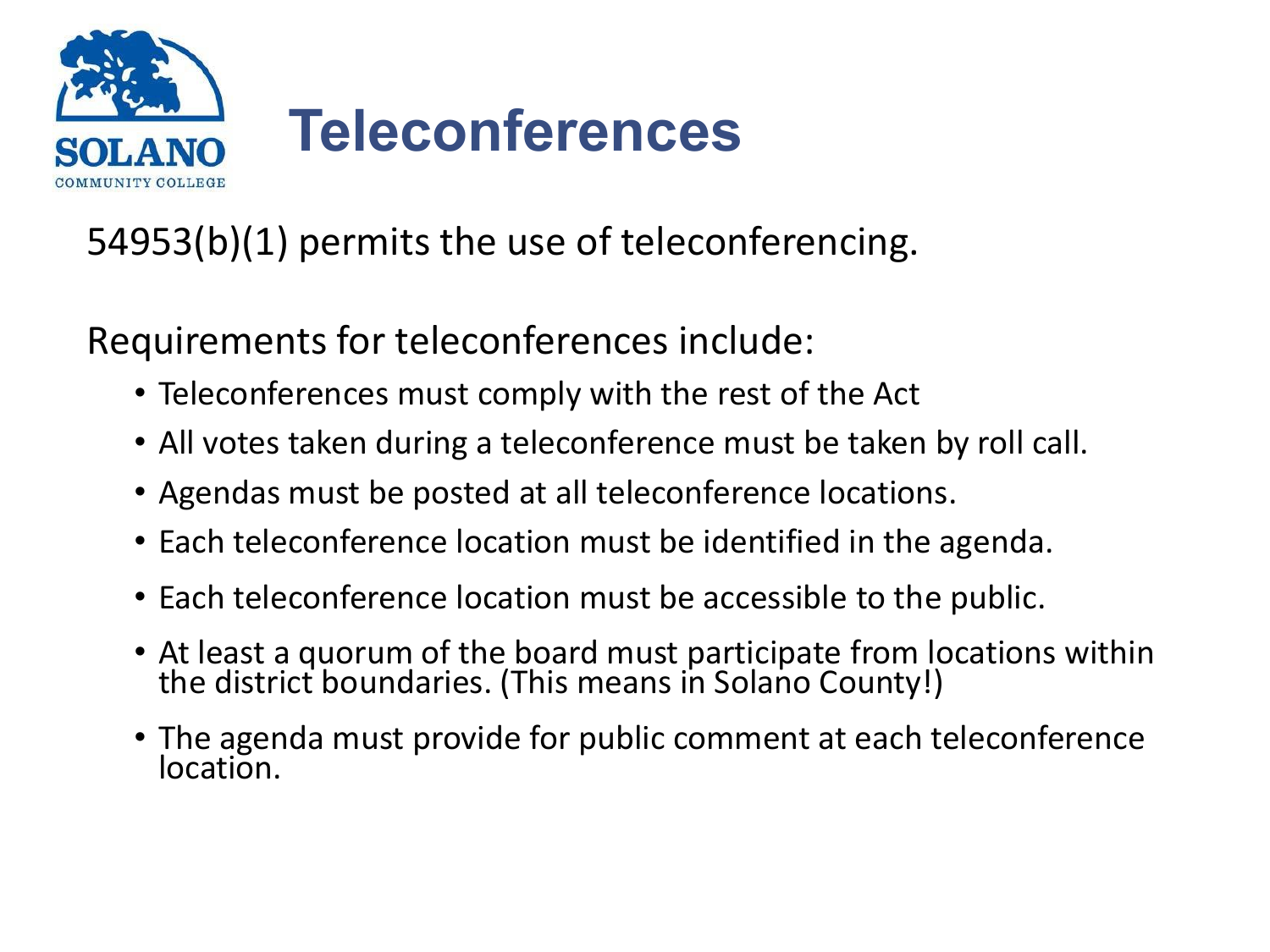

Shared Commitment to--

- •Openness
- •Transparency
- •Public access to information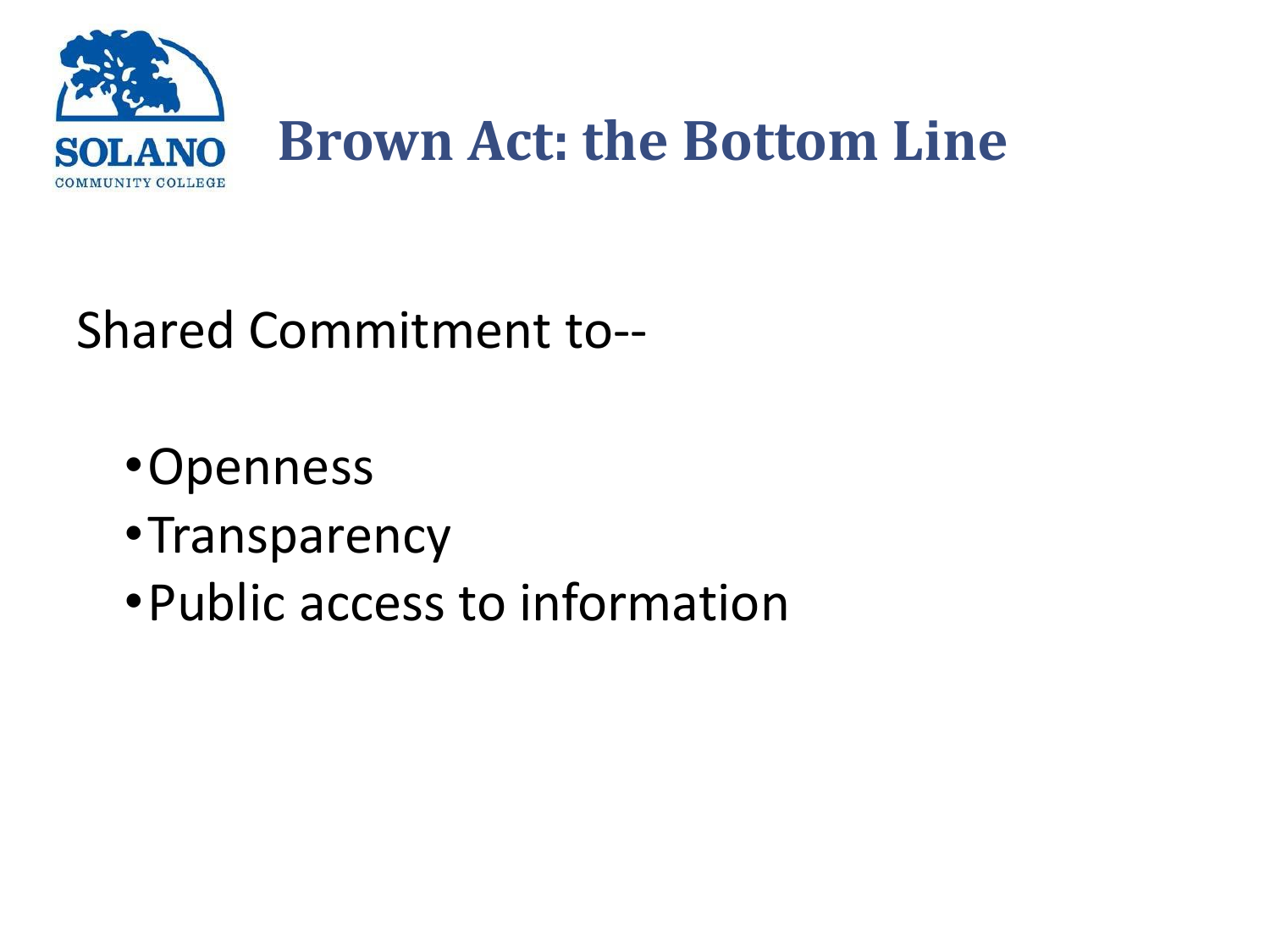

- 1. Demand to cure or correct
- 2. Threat to sue
- 3. Lawsuit (Civil)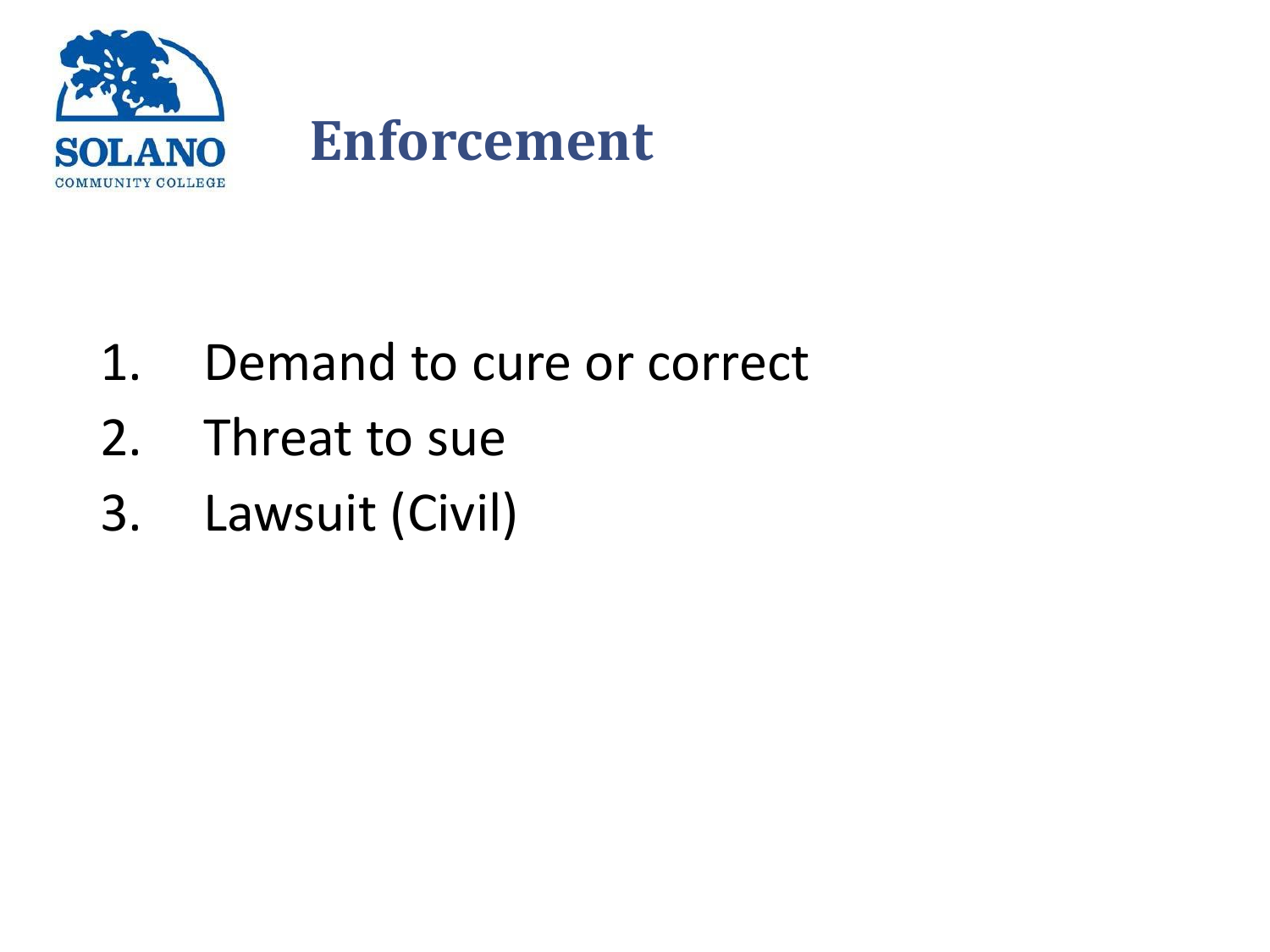

#### **Senate Meetings 2021-2022 LaNae Jaimez, President**

- 1. 10.1.2021 Expiration of Bagley-Keene Act, N-29-20
- 2. Plans for Senate
- 3. Plans for Subcommittees
- 4. Other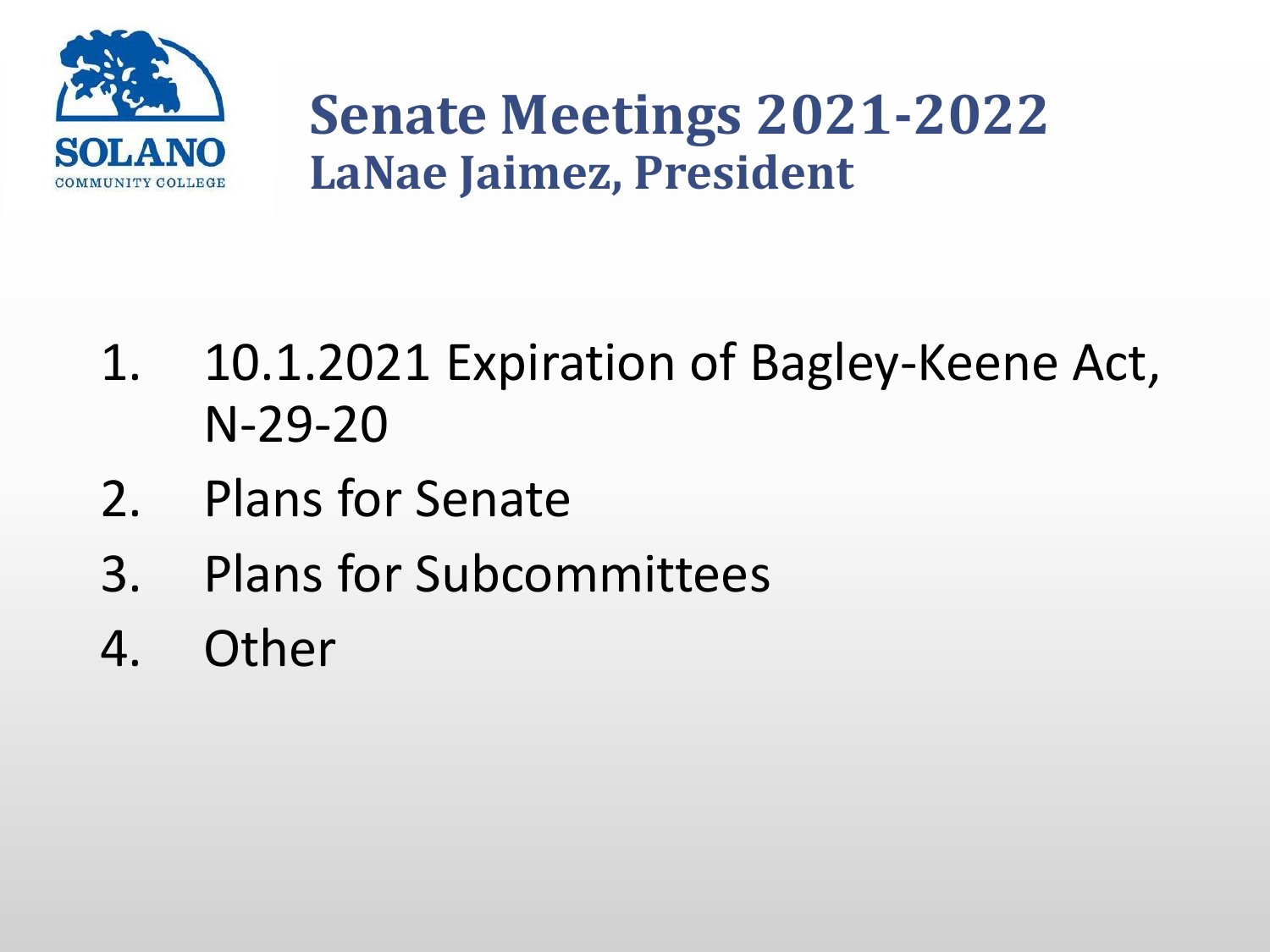

**ASCCC Local Senates Handbook:** *<http://www.asccc.org/communities/local-senates/handbook>*

#### *Resources for Robert's Rules:*

- **Robert's Rules Website:** *<http://www.robertsrules.com/default.html>*
- **Robert's Rules Online: <http://www.rulesonline.com/index.html>**
- **The Parliamentary Procedure Instructional Materials Center:**  *[http://pzen.northwest.net/index.php?main\\_page=index](http://pzen.northwest.net/index.php?main_page=index)*

#### **CA Attorney General Guide (2003):**

*[http://oag.ca.gov/sites/all/files/agweb/pdfs/publications/brownAct2003.pdf?](http://oag.ca.gov/sites/all/files/agweb/pdfs/publications/brownAct2003.pdf)*

#### **League of California Cities Brown Act Guide:**

*<http://www.cacities.org/UploadedFiles/LeagueInternet/86/86f75625-b7df-4fc8-ab60-de577631ef1e.pdf>*

**2017 Program and Course Approval Handbook (PCAH)**: http://www.ccccurriculum.net/wp[content/uploads/2011/05/PCAH\\_6thEdition\\_July\\_FINAL.pdf](http://www.ccccurriculum.net/wp-content/uploads/2011/05/PCAH_6thEdition_July_FINAL.pdf)

**2017 Minimum Qualifications for Faculty and Administrators in California Community Colleges (Disciplines List)**: <http://californiacommunitycolleges.cccco.edu/Portals/0/Reports/2017-Minimum-Qualifications-Handbook-r1-ADA.pdf>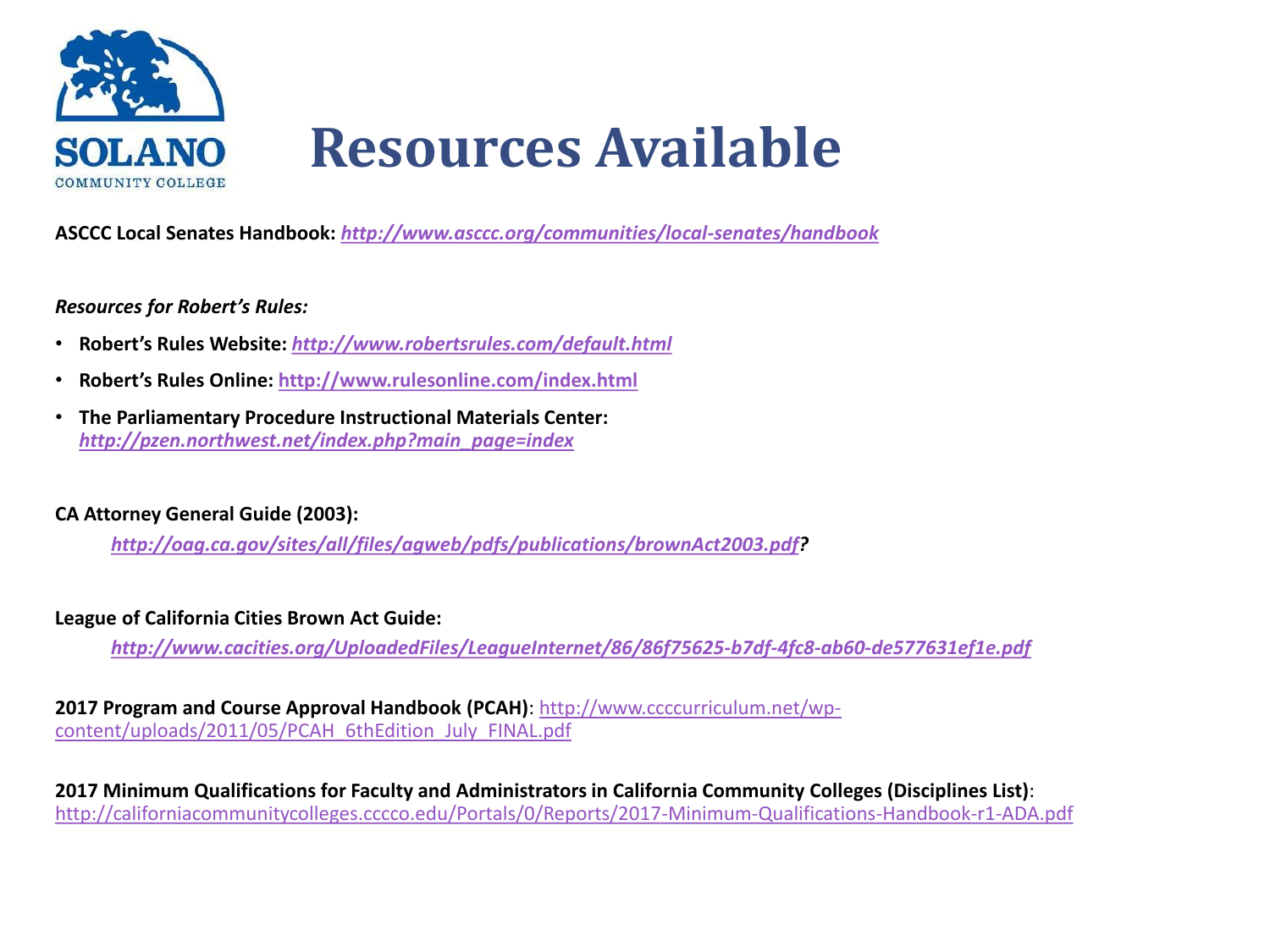

## **Resources: Finding Ed. Code and Title 5**

**Ed. Code:** <http://leginfo.legislature.ca.gov/faces/codesTOCSelected.xhtml>

- Not searchable
- Table of Contents is detailed

#### **Title 5:**

[https://govt.westlaw.com/calregs/Index?transitionType=Default&contextData=\(sc.Default](https://govt.westlaw.com/calregs/Index?transitionType=Default&contextData=(sc.Default)

- This is the California Code of Regulations.
- Click on Title 5. Education
- Then click on Division 6. Community Colleges